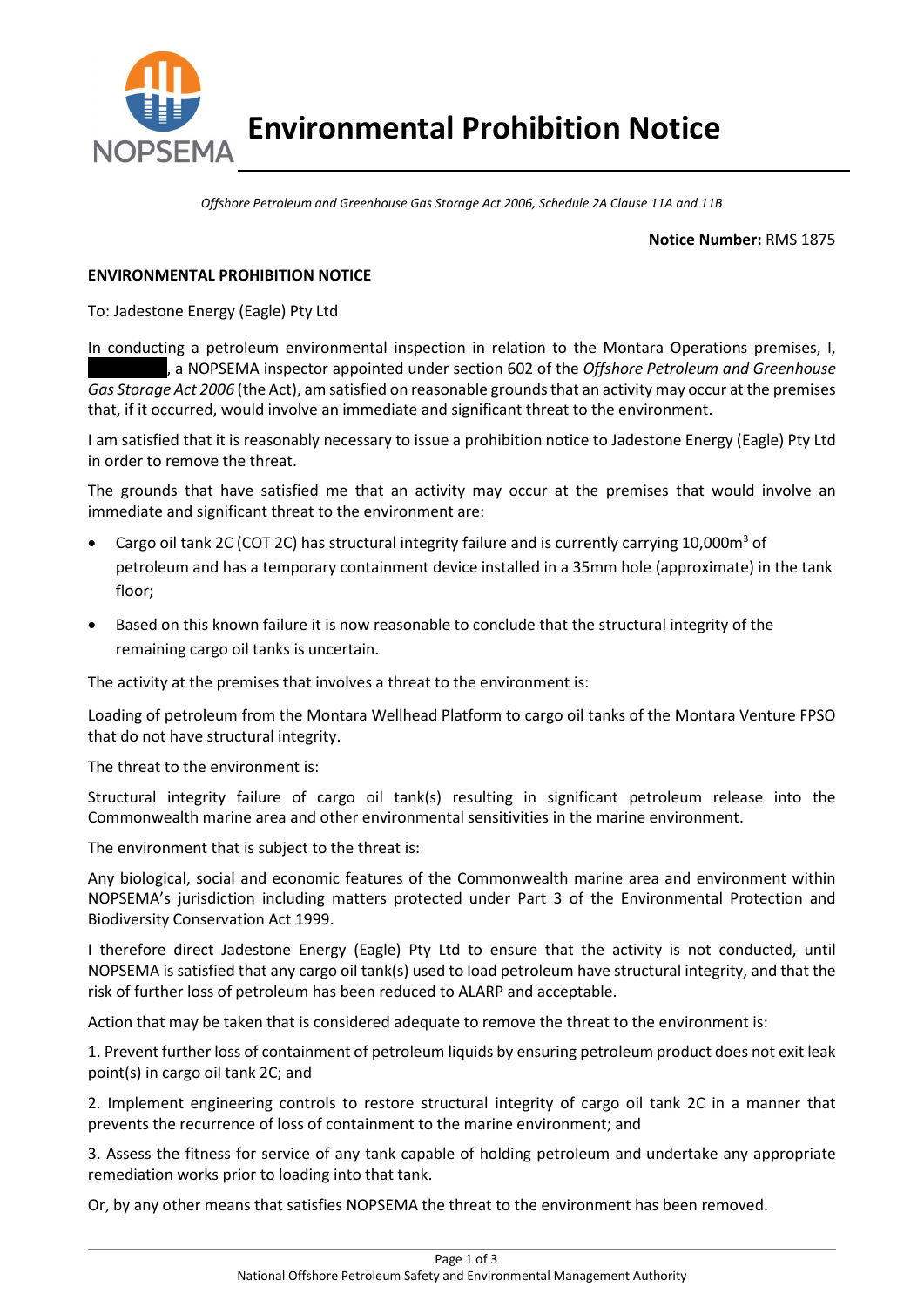

Signed:



NOPSEMA inspector Dated: 20 June 2022

NOTES: (Please see back of form)